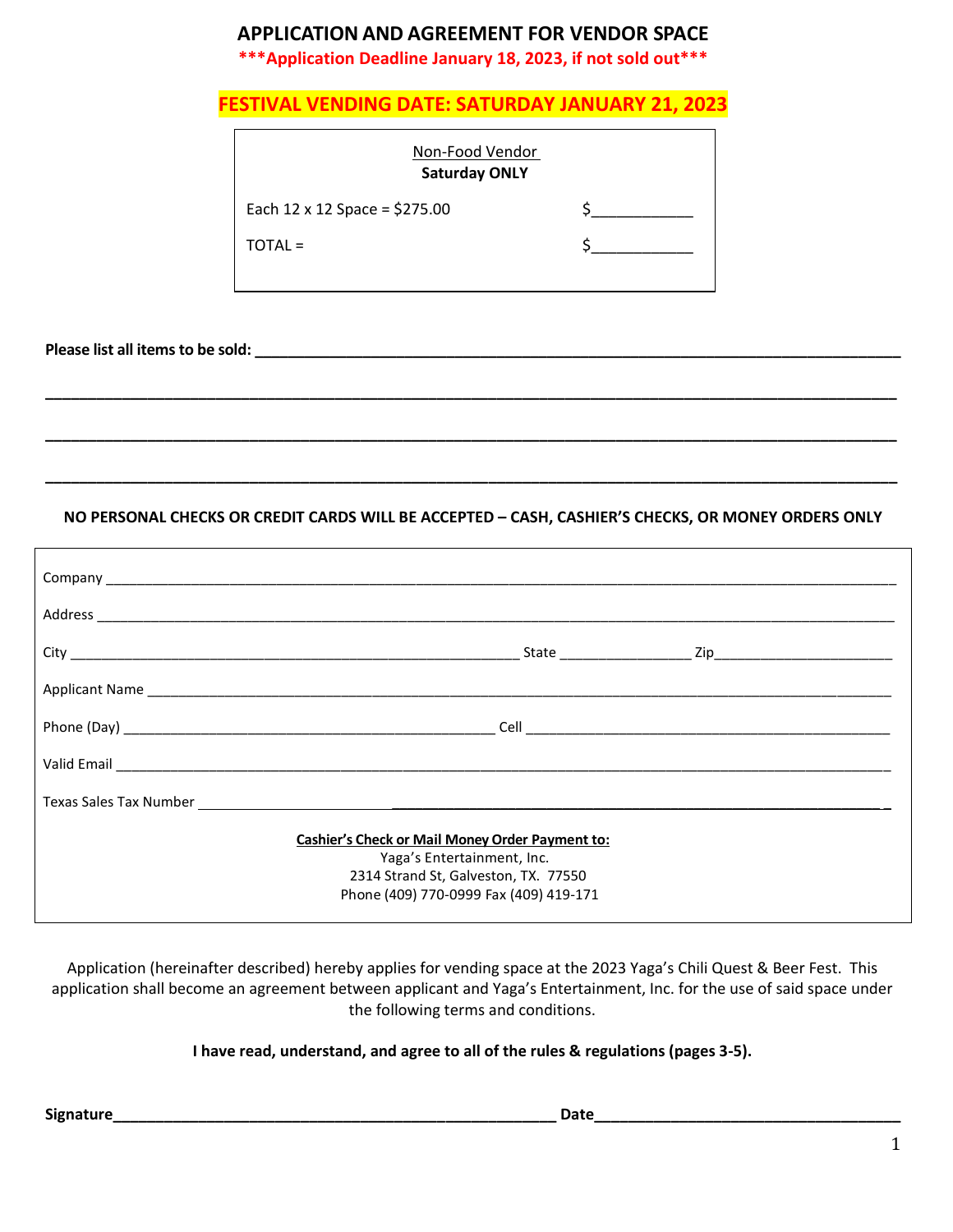# **RULES, REGULATIONS AND GUIDELINES RESERVATION PROCEDURES**

No telephone reservations will be. You must complete the application and forward to us with full payment to reserve your space. Applications that are sent in without payment will not be accepted until payment is received. Upon acceptance of your application a confirmation email will be sent to you.

# **CHECK IN**

**Saturday, January 21, 2023 at 7:30am** at the corner of 24<sup>th</sup> Street and Mechanic. There will be a representative to check you in and direct you to your assigned space.

## **Load In**

Vendors will be allowed to pull their vehicle up to their assigned space to unload. Once items are unloaded all vehicles MUST move vehicle to allow other vendors to unload. All vehicles must be off streets by no later than 9:30am.

## **BREAKDOWN**

Vendors may not begin breakdown until the end of the event Saturday January 21, 2023 at 5:00pm. All vendors must exit the Historic Strand District by 7:00pm Saturday January 21, 2023. Streets will reopen to public traffic at 7:00pm.

## **FESTIVAL HOURS**

# **Saturday January 21, 2023 9:00am-6:00p – Yaga's Chili Quest & Beer Fest**

10:00am Vendors Open 11:00am Will Call Opens, Strand Merchant Walk About & Washer Tournament Begins 12:00pm Public Chili Tasting & Patron Margarita Making Contest Begin 1:00pm Live Music Begins in Saengerfest Park 3:00pm Public Chili Tasting & Strand Merchant Walk About Ends 4:30pm Award Ceremony in Saengerfest Park (23<sup>rd</sup> & Strand) 6:00pm Festival Closes 7:00pm Streets Re-Open to public traffic – Vendors must be cleared of streets.

# **CAPACITY CONTROL**

The policy of controlling the number of exhibitor's selling/displaying at each show will continue throughout the year. Early reservations with full payment are important!

### **BOOTH SPACE ASSIGNMENT**

Vendors will be located on 23<sup>rd</sup> Street, and Strand Street. Booth assignments will be given at check in. Returning vendors from any of Yaga's Entertainment, Inc. festivals have first right of space request if application is completed and received by December 21, 2022. All booth assignments after that are based on a first paid, first reserved basis. Management will work with you as best possible to honor your space requests. Special circumstances require management discretion. Yaga's Entertainment, Inc. reserves the right to reassign your reserved exhibit space if you do not set up within designated set-up times or call our offices at 409-770-0999.

### **PHOTOGRAPH OF BOOTH SET UP**

Is required by all new vendors as part of the application process.

### **POWER**

Power is not provided; propane use only for heating source. **NO OUTSIDE GENERATORS ALLOWED!**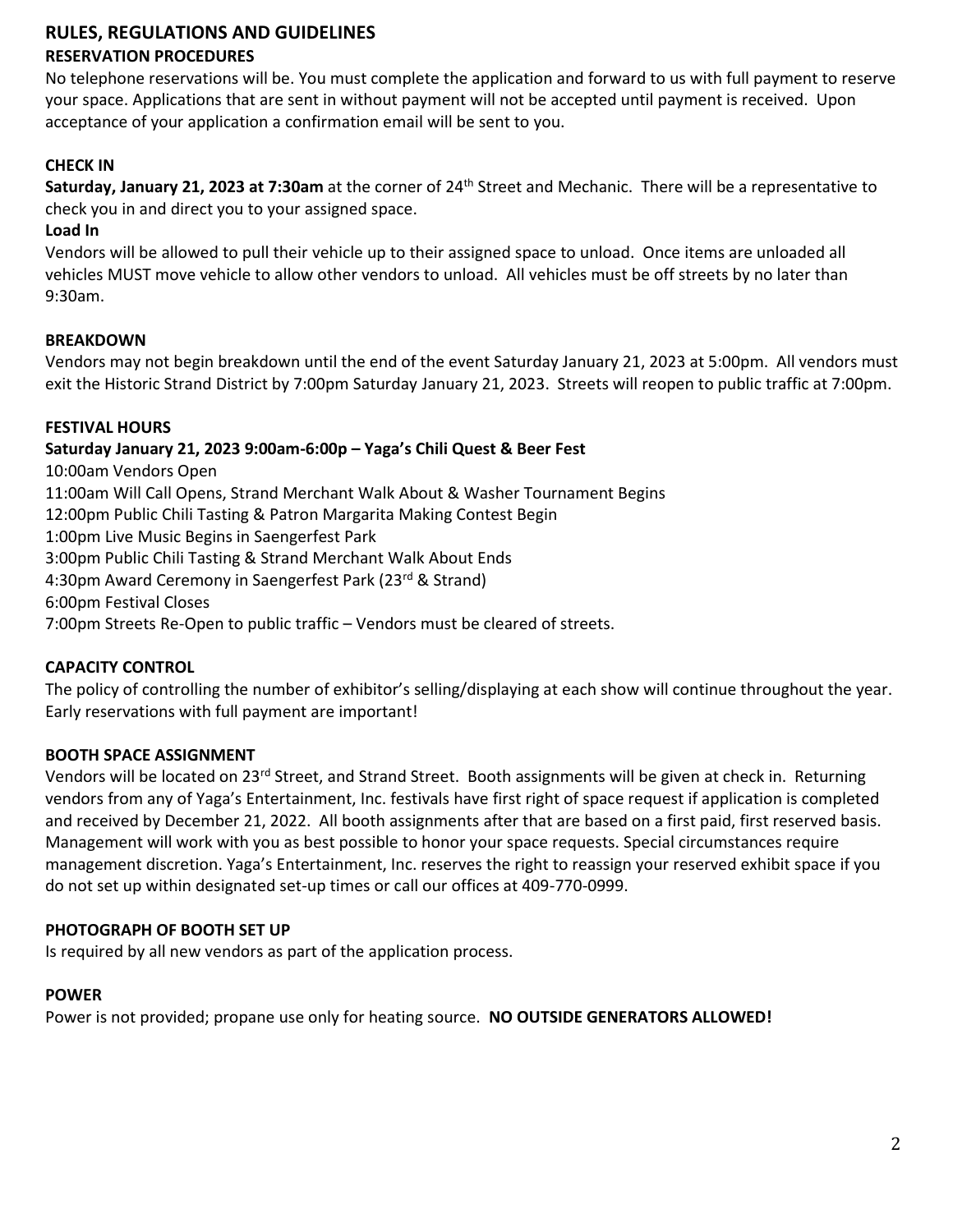### **FIRE TENT PERMIT**

All vendors with a tented space of 400 square feet or larger will be required to have a Fire Tent Permit issued through the Fire Marshal's office in Galveston. Contact the Fire Marshal's office for permit and proper fee amount. Mail your permit form and fee to them directly. Yaga's Entertainment does not need a copy of your permit. Office of the Fire Marshal, City of Galveston, 2517 Avenue H, Suite 207, Galveston, Texas 77550, Phone (409) 797-3870, fmo@cityofgalveston.org

# **TEMPORARY GALVESTON COUNTY HEALTH DISTRICT FOOD SERVICE CERTIFICATION**

All vendors sampling any type of food must fill out and pay the application fee for a Temporary Health Permit with the Galveston County Health District. The form can be filled out online at:

<http://www.gchdenvform.org/servlet/guest?service=0&formId=38>

## **SALES TAX PERMIT**

All federal, state, and local laws governing retail sales tax must be followed. Vendors MUST provide Yaga's Entertainment Inc. with their own Texas sales tax number. Vendors are required to display the registration certificate throughout entire festival. An online application form is available a[t http://www.window.state.tx.us/taxpermit](http://www.window.state.tx.us/taxpermit)

# **INSURANCE**

Insurance is included in the vendor space fee. YAGA'S ENTERTAINMENT, INC. will provide (VENDORS) General Liability coverage under their "Special Events Policy #CL420912373 written with Essex Insurance and meeting the General Liability requirements:

\$1,000,000 Per Occurrence/\$2,000,000 Aggregate Bodily Injury & Property Damage

\$1,000,000 Personal Injury/Advertising Injury Limits/ \$100,000 Fire Damage Legal Liability/ \$1,000 Medical Payments Limit

# **CANCELLATION POLICY**

# **SORRY NO REFUNDS are given unless the festival is cancelled.**

### **RULES**

- 1. Yaga's Entertainment will obtain paper permits for vendors for all concessions on public rights-of-way and on private property governed by the City of Galveston.
- 2. Weather is out of the control of Yaga's Entertainment. Vendors should bring proper equipment to ensure the safety of others when dealing with weather, such as high winds. Vendors are required to bring cinder blocks, water barrels or other weighted devices to hold down tents.
- 3. Booth space size is 12' x 12'. Pre-fabricated booths and detached trailers will be allowed in areas designated by Yaga's Entertainment, Inc.
- 4. Vendors are **REQUIRED** to remain operational during festival hours.
- **5. MOTORIZED CONCESSION VEHICLES, GLASS CONTAINERS AND ALCOHOLIC BEVERAGES ARE STRICTLY PROHIBITED.**
- 6. Amplified music systems must have approval from Yaga's Entertainment, Inc.
- 7. Pricing and information signs are allowed on, and/or within vendor booths. All signage must stay within the purchased space only. To protect advertising rights of entities, sponsors and businesses, brand names are not allowed.
- 8. **NO PEDDLING ALLOWED OUTSIDE ASSIGNED VENDOR BOOTHS AT ANY TIME.** This will be strictly enforced by the City of Galveston and Yaga's Entertainment Inc.
- 9. Vendors must provide trashcans for inside their booth space(s).
- 10. To guarantee a vendor space, completed applications and full payment must be received by 12/31/22, unless the event is sold out.
- 11. Parking is not provided to vendors. Vendors will need to make their own arrangements, there is 2-hour parking available (you will need to move your vehicle every two hours) and also a parking garage at the corner of 25<sup>th</sup> street and Harborside Street.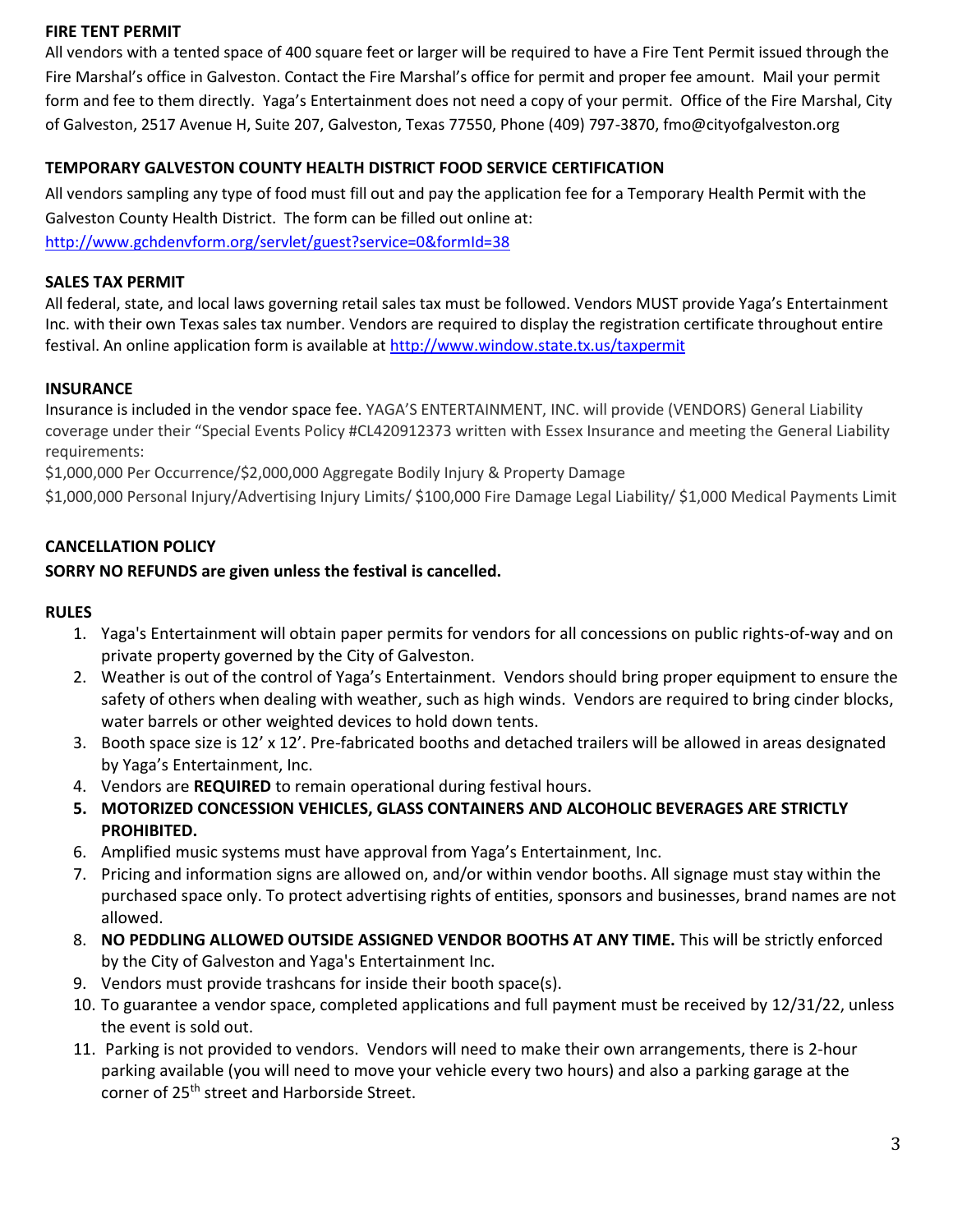#### **SAFETY & SECURITY**

Due to public safety concerns, there will be no placing of any structures, signs, or products on the sidewalk area whatsoever, unless authorized by Yaga's Entertainment, Inc. No items will be chained to parking meters, signs or utility poles.

#### **CLEANUP REQUIREMENTS**

ALL VENDORS will be required to clean their area.

#### **MENU SELECTION & POLICIES**

As part of the application process, vendors must list items to be sold and pricing. Vendors may only sell those items listed on the vendor application. Vendors may not sell any additional items without the express written consent of Yaga's Entertainment, Inc. In addition, we reserve the right to state that certain items cannot be sold, and therefore those items must be omitted. All food vendors will be prohibited from selling non-food items, such as hats, t-shirts, etc. Conversely, all non-food vendors will be prohibited from selling or giving away food or drinks.

#### **USE OF LOGOS MARKS & IMAGES**

Vendors may not sell any item with the official Yaga's Chili Quest & Beer Fest or City of Galveston logos or graphics. Vendors may not sell any item with the name or images of any band or performer playing at the Yaga's Chili Quest & Beer Fest. There are no exceptions to this policy. Violators will be removed from the festival immediately at their own expense.

#### **MERCHANDISE RESTRICTIONS**

Yaga's Entertainment, Inc. has the exclusive right to display, license, sell and merchandise all event novelties (t-shirts, posters, etc.). Yaga's Entertainment, Inc. further has the right to inspect, approve, reject or otherwise control the display, promotion, sale or other merchandising of products or services by exhibitors at the event in its sole discretion. Any products or services rejected by Yaga's Entertainment, Inc. must be immediately removed from the event premises and may be removed by Yaga's Entertainment, Inc. if this does not occur. Galveston codes and/or Festival policy prohibit the selling of sexually explicit material, items with obscenities or profanity, illegal drugs and drug paraphernalia, weapons, merchandise containing racial slurs, manufacturer or copyright infringements, obscenities or other offensive or other detrimental matter. Any such merchandise or displayed matter will be confiscated and not returned. Merchandise designed to be passed off as event merchandise (use of Galveston, date, event name, trademarks, etc.) or which has this effect will not be permitted. No signage may be displayed in Exhibitor space reading "Official 2023 Yaga's Chili Quest & Beer Fest Merchandise", "Festival Merchandise", "Festival Tees", "Event Tees" or any similar language advertising the sale of event merchandise. Any vendor found selling merchandise that infringes on these trademarks may be asked to leave immediately and will be subject to legal recourse. No silly string products allowed on festival grounds.

Alcoholic beverages may not be sold or served within an exhibitor's space without written consent from Festival Management and all vendors must sell products of the official festival caterer or beverage sponsor (i.e. water, soda) if they wish to sell this product.

Festival Management will determine the appropriateness of products exhibited, and reserves the right to prohibit display or advertisement of products that are in violation of these Exhibitor Regulations or any other reason. By signing this form, you are agreeing that the officers of Yaga's Entertainment, Inc. have sole and final authority to determine violations of this agreement.